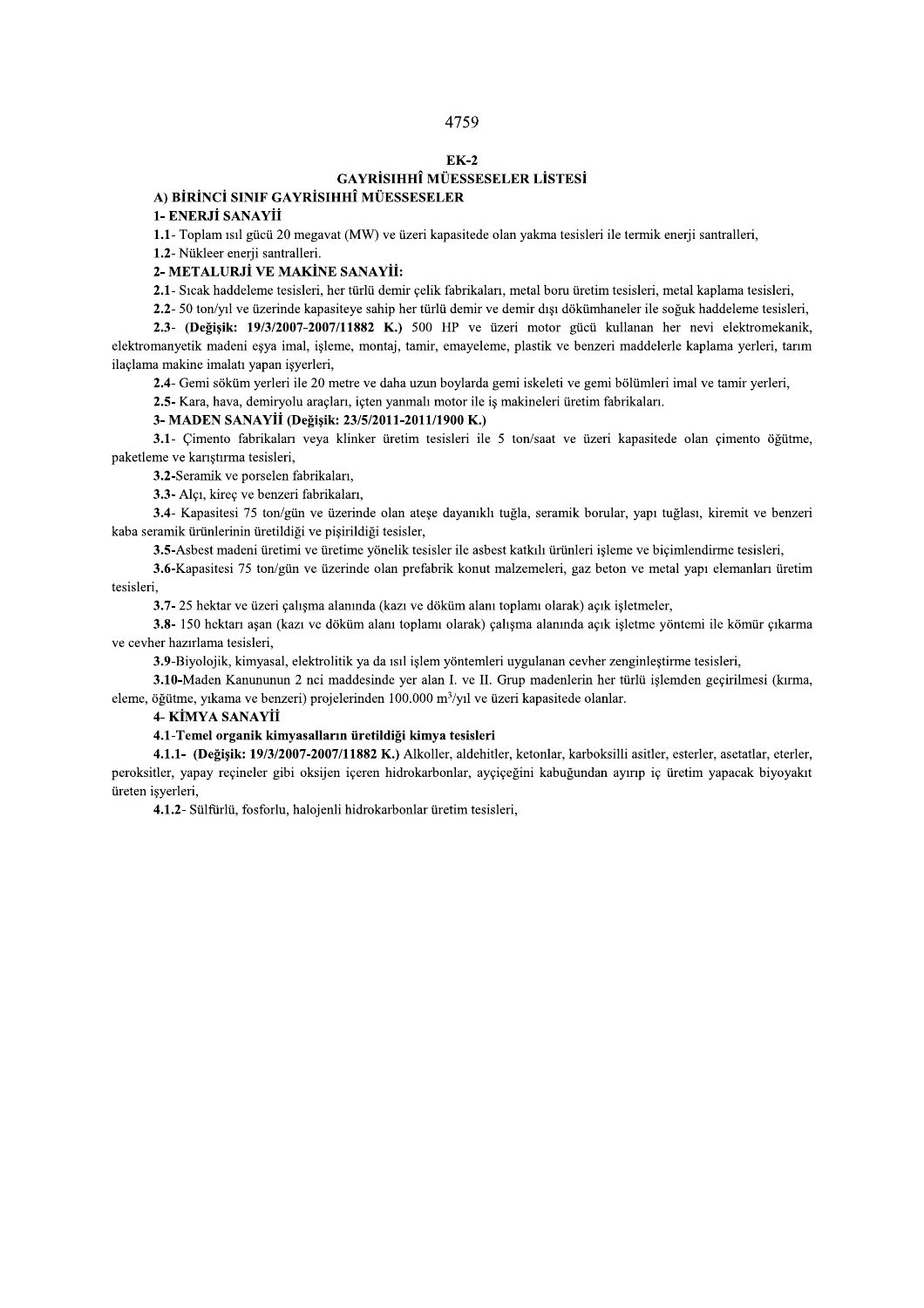4.1.3- Temel plastik hammaddeleri ile kimyasal elyaf (polimeriler, sentetik lif veya selüloz tabanlı lifler) üretim tesisleri,

4.1.4- Sentetik kauçuklar üretim tesisleri,

4.1.5- Sentetik, selülozik veya su bazlı boyalar ve pigmentler üretim tesisleri,

4.1.6- Madeni ve nebati, yüzey koruyucu ve kimyasalları (vernik, cila gibi) üretim tesisleri,

4.1.7- (Ek: 29/6/2010 - 2010/671 K.) 75 ton/gün üzeri hazır sıva ve ıslak sıva üretim tesisleri, (1)

4.1.8- (Ek: 29/6/2010 - 2010/671 K.) Yapışkan ambalaj, yara bandı, medikal bantlar ile endüstriyel bantlar üretim tesisleri, (1)

4.1.9- (Değişik: 19/3/2007-2007/11882 K.) Diğer organik kimyasalların ve karışımlarının üretim yerleri, sanayi tipi yapıştırıcı imal eden tesisler (polimerizasyon işlemi gerçekleştirilen tesisler.)<sup>(1)</sup>

### 4760

<sup>(1) 29/6/2010</sup> tarihli ve 2010/671 sayılı Bakanlar Kurulu Kararının eki Yönetmeliğin 9 uncu maddesiyle bu alt başlıkta yer alan (4.1.6) numaralı maddeden sonra gelmek üzere iki madde eklenmiş, mevcut (4.1.7) numaralı madde (4.1.9) olarak teselsül ettirilmiştir.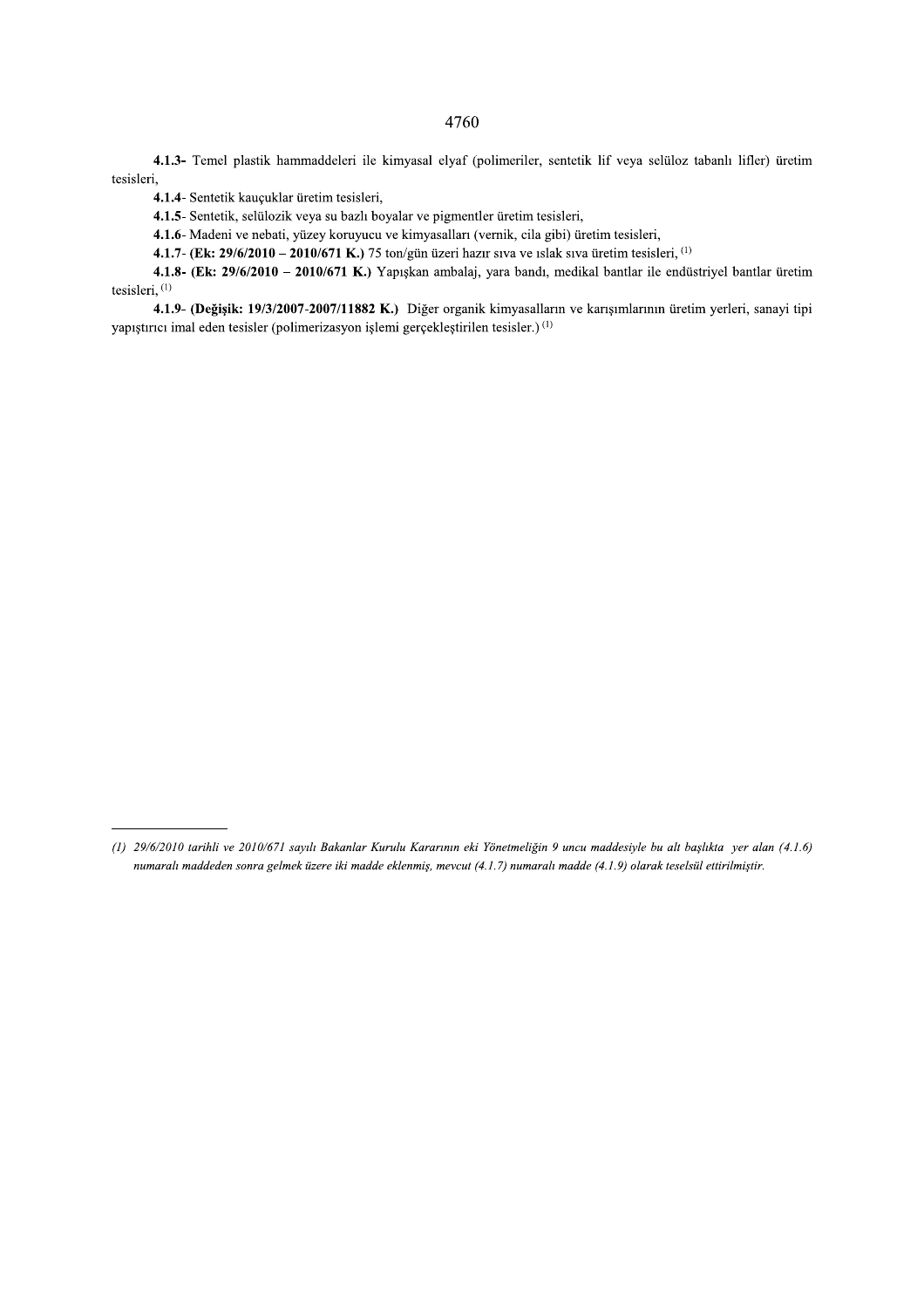4761  $\frac{1}{\sqrt{2}}$ 

# 4.2-Temel inorganik kimyasalların üretildiği tesisler

4761<br>
4.2-Temel inorganik kinyasalların üretildiği tesisler<br>
4.2-1. Amonyun klonir, ponayun kiont, posayun karbant, sodyun kubonat, perborat ve gümüş nitrat gibi<br>
4.21- Amonyun klonica, osayisa, ayot, for gümüş akar ve bu

i,<br> **4.2.4** - Amonyum hidroksit, potasyum hidroksit, sodyum hidroksit gibi bazik madde üretim tesisleri,<br> **4.2.5** - Diğer inorganik kimyasalların ve karışımlarının üretim yerleri,<br> **4.3** - Fosfor, azot veya potasyum tabanl

4.24-2 mootum hiddelsi penastura hidroideis instytuuta hidroideis gibb bazik madde factura technique hidroideis (AL-5 Diger instytutation) in the set of the set of the set of the set of the set of the set of the set of th levhalar, jolalayon malzemeleri vb. yapan yerler,<br>
4.18-Selfaloz ve selfülöti fareltme, işleme tesisleri,<br>
4.20- Asfal ve zelfi üretme, işleme tesisleri,<br>
4.22- Plastik baramaddesi üretim tesisleri,<br>
4.22- Plastik baramad camuru ve madeni yag konusunda faaliyet gösteren işletmeler,<br>
5.2- Havagazı ve kok fabrikaları ile doğal gaz ve kömür gazlaştırma ve sıvılaştırma tesisleri,<br>
5.3- Petrol, doğal gaz ve kimyasalları 10 kilometreden uzun ve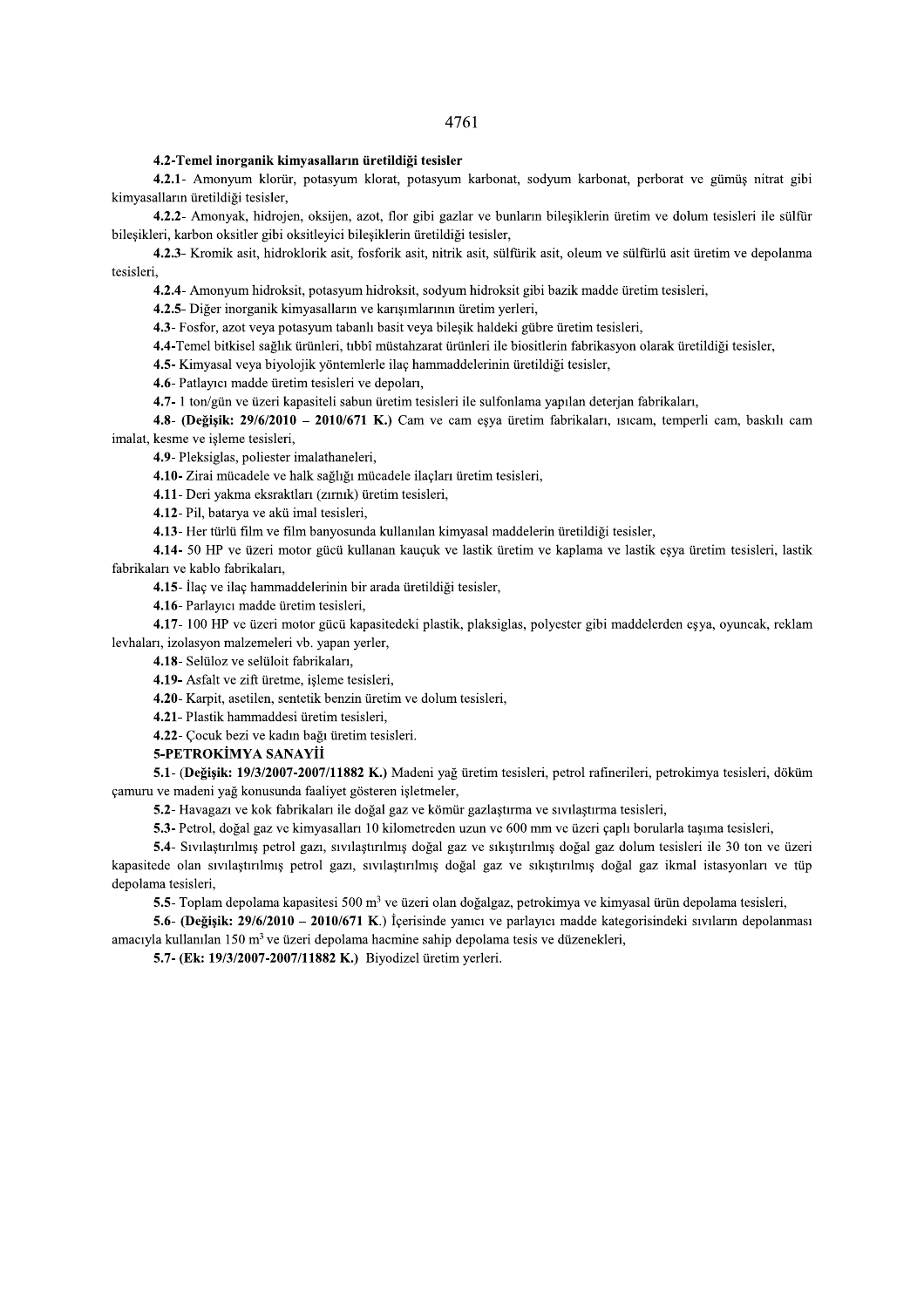#### 6-GIDA MADDELERİ, İÇKİLER, YEMLER VE TARIMSAL ÜRÜNLER SANAYİİ

6.1- Şeker fabrikaları,

6.2- Bitkisel ham yağ veya rafine yağ elde edilen fabrikalar,

6.3-10 ton/gün ve üzeri kapasiteli süt ve süt ürünleri üretim tesisleri,

6.4- Kırmızı et kombina ve 1 inci ve 2 nci sınıf mezbahalar ile kanatlı et kombina ve kesimhaneler,

6.5- (Değisik: 29/6/2010 – 2010/671 K.) Su ürünleri, salyangoz, kurbağa ve benzeri ürün isleme verleri ile gemileri,

6.6-500 ton/gün ve üzeri yem ve un fabrikaları,

6.7- Maya üretim tesisleri,

6.8- Fermantasyon ile alkollü içki üreten fabrikalar, malt tesisleri,

6.9- Kökeni hayvansal olan maddelerden balık unu, balık yağı, yem, yemlik, preparat vb. üretim tesisleri,

6.10- Endüstriyel nişasta üretim tesisleri,

6.11- Genetik olarak modifiye edilmiş organizmalar ile işlem yapılan yerler.

6.12- (Ek: 19/3/2007-2007/11882 K.) Üzüm çekirdeği, keten tohumu işleme ve paketleme tesisi.

### 7-ATIK MADDELERİN DEĞERLENDİRİLMESİ VE ORTADAN KALDIRILMASI İLE İLGİLİ SANAYİ

7.1- Atık yağ ve benzeri geri kazanım tesisleri,

7.2- Rendering tesisleri,

7.3- (Değişik: 29/6/2010 – 2010/671 K.) Tehlikeli ve tibbi atık yakma tesisleri ve tibbi atık sterilizasyon tesisleri,

7.4- Katı atık depolama tesisleri,

7.5- Evsel ve endüstriyel katı atıklardan ham ve mamul madde üretim tesisleri,

7.6- Nükleer yakıtların yeniden işlenmesi veya çeşitli metotlarla bertaraf edilmesi ile ilgili tesisler.

#### 8-TEKSTİL SANAYİİ

8.1- Boyama, apreleme, kasarlama ve benzeri işlem yapan dokuma fabrikaları ile 500 HP üzeri motor gücü kullanan konfeksiyon fabrikaları,

8.2- Sentetik elyaf iplik ve halı fabrikaları,

8.3-100 HP üzeri motor gücü kullanan suni deri kürk ve muşamba imal yerleri,

8.4- 500 HP üzeri motor gücü kullanan işlenmiş deriden eşya imal yerleri.

#### 9-DIĞERLERİ

9.1- Ham deri işleme tesisleri,

9.2- Ağacın kimyasal prosese tabi tutulduğu (kontrplak, ağaç kaplama vb) ve suni tahta üretim tesisleri,

9.3- (Değişik: 29/6/2010 - 2010/671 K.) Her çeşit karton, mukavva ve mukavva entegre üretim fabrikaları, selülozik yumurta ve meyve viyolleri üretim tesisleri,

9.4- Bir üretim periyodunda 60.000 adet ve üzeri tavuk, 85.000 adet ve üzeri piliç veya eş değeri diğer kanatlılar, 30 kg ve üzeri 3.000 baş ve üzeri domuz besi çiftlikleri ve 900 baş ve üzeri dişi domuz üretim çiftlikleri,

#### **B) İKİNCİ SINIF GAYRİSIHHÎ MÜESSESELER**

### 1-ENERJİ SANAYİİ

1.1- Toplam ısıl gücü 20 MW altında kapasitede olan yakma tesisleri ile termik enerji santralleri,

1.2- Torba yakıt üretim tesisleri,

1.3- Odun kömürü imal yerleri,

1.4- Rüzgar enerji santralleri,

1.5- Jeotermal enerji santralleri ile bu enerjiden 5 MW ve üzerinde kullanan tesisler.

1.6- (Ek: 29/6/2010 - 2010/671 K.) Hidroelektrik santralleri (HES).

2- METALURJİ VE MAKİNE SANAYİİ

2.1- Kurşun kalay ve benzeri maddelerden tüp, klişe ve harf gibi malzemelerin imal edildiği tesisler,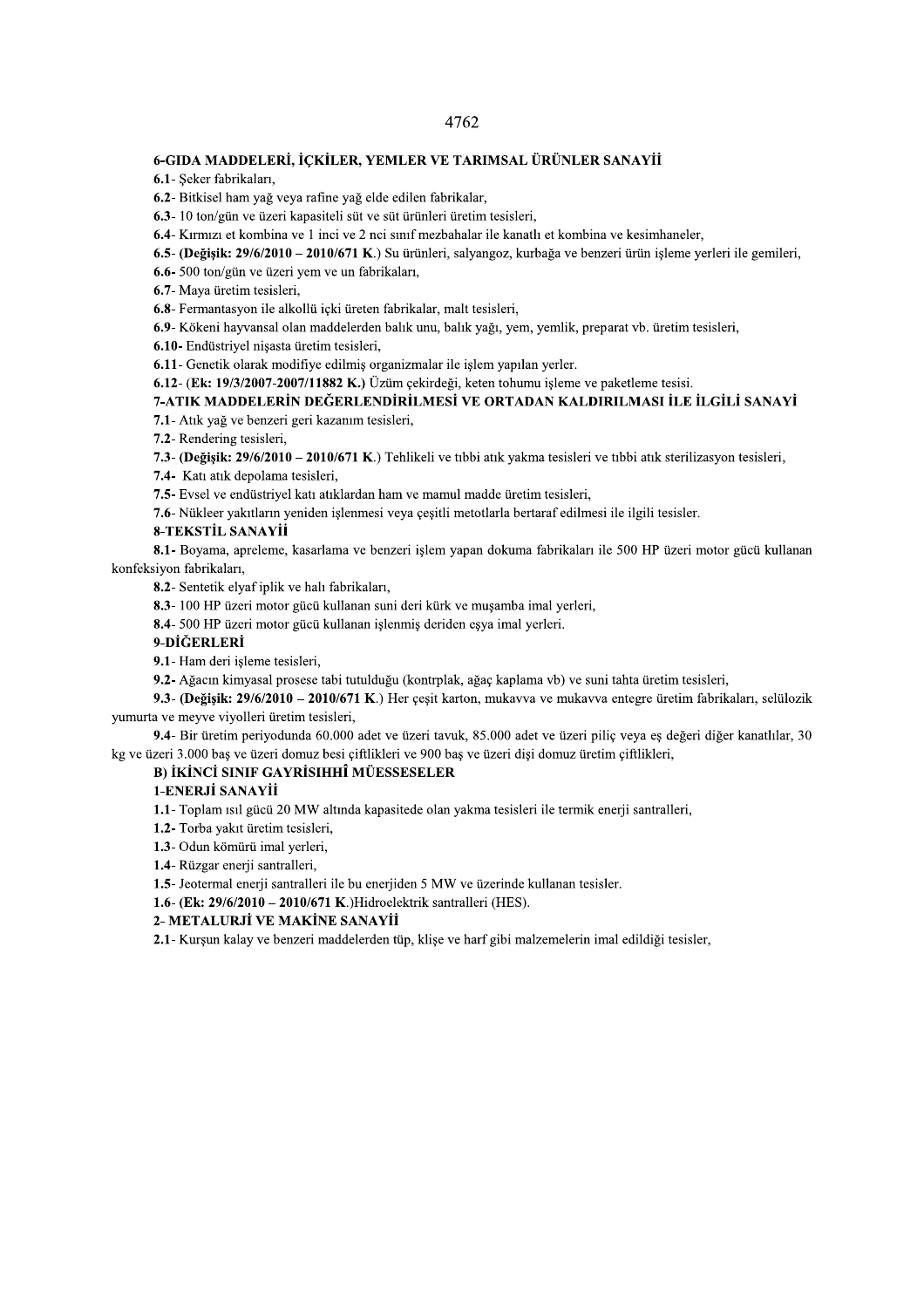#### $4762 - 1$

2.2- 50 Ton/yıl dan düşük kapasiteye sahip her türlü demir ve demir dışı dökümhaneler ile soğuk haddeleme tesisleri,

2.3- (Değişik: 19/3/2007-2007/11882 K.) 50-500 HP arası motor gücü kullanan her nevi elektro mekanik, elektromanyetik madeni esya imal, işleme, montaj, tamir, emayeleme, plastik ve diğer maddelerle çeşitli metotlarla kaplama yerleri, tarım ilaçlama makine imalatı yapan işyerleri,

2.4-20 HP den fazla motor gücü kullanan matbaalar ile baskı tesisleri,

2.5- 50-500 HP arası motor gücü kullanan her nevi firca, tarak imal yerleri,

2.6- Balata imal yerleri,

2.7- Zımpara fabrikaları,

2.8-20 metreden daha kısa boylarda gemi iskeleti ve gemi bölümleri imal ve tamir yerleri.

2.9- (Ek: 29/6/2010 - 2010/671 K.) LPG oto dönüşüm tesisleri.

## 3- MADEN SANAYİİ (Değişik: 23/5/2011-2011/1900 K.)

3.1- Her türlü tuz fabrikaları,

3.2- Alçı, kireç, tebeşir, kuvars taşı ve benzeri değirmenleri,

3.3-Kapasitesi 75 ton/günün altında olan ateşe dayanıklı tuğla, seramik borular, yapı tuğlası, kiremit ve benzeri kaba seramik ürünlerinin üretildiği ve pisirildiği tesisler,

3.4-Değirmen taşı ve bileği atölyeleri,

3.5-Volkanik taş işleyerek elde edilen hafif malzeme üretim tesisleri ile kapasitesi 75 ton/günden küçük olan prefabrike konut malzemeleri, gaz beton ve metal yapı elemanları üretim tesisleri,

3.6-Cimento, çakıl kum, cüruf ve benzeri maddelerden motor gücü kullanarak yapı yalıtım döşeme ve sair malzemeleri imal tesisleri,

3.7- Mozaik imal yerleri,

3.8- Maden cevheri depolama verleri,

3.9- Kum ocakları, kum yıkama ve eleme tesisleri,

3.10- Hazır beton tesisleri,

3.11- 5 ton/saatten düşük kapasitedeki çimento öğütme ve paketleme tesisleri,

3.12- Kükürt eleme, öğütme ve paketleme tesisleri.

3.13- Her türlü madenin çıkarılması (birinci ve üçüncü sınıf gayrisıhhî müesseseler kapsamında yer almayanlar)

 $3.14 - 5.000$  m<sup>3</sup>/yil ve üzeri kapasiteli blok ve parça mermer, dekoratif amaçlı taşların çıkartılması, işlenmesi ve yıllık 250.000m<sup>2</sup> ve üzeri kapasiteli mermer kesme, işleme ve sayalama tesisleri,

3.15-Karbondioksit ve diğer gazların cıkartıldığı, depolandığı veva islendiği 10.000 ton/vıl ve üzeri kapasiteli tesisler.

 $3.16$ -1.000.000 m<sup>3</sup>/y<sub>1</sub>l ve üzerinde metan gazının çıkarılması ve depolanması,

3.17-Maden Kanununun 2 nci maddesinde yer alan ve birinci sınıf gayrisıhhî müesseseler kapsamında olmayan I. ve II. Grup madenlerin her türlü işleme sokulması (kırma, eleme, öğütme, yıkama ve benzeri),

3.18-50.000 ton/yıl ve üzeri tuzun çıkarılması ile bu madenlerin her türlü işleme tesisleri,

3.19-Birinci sınıf gayrisıhhî müesseseler kapsamında yer almayan cevher hazırlama veya zenginleştirme tesisleri, 3.20- Yeraltı maden ocakları.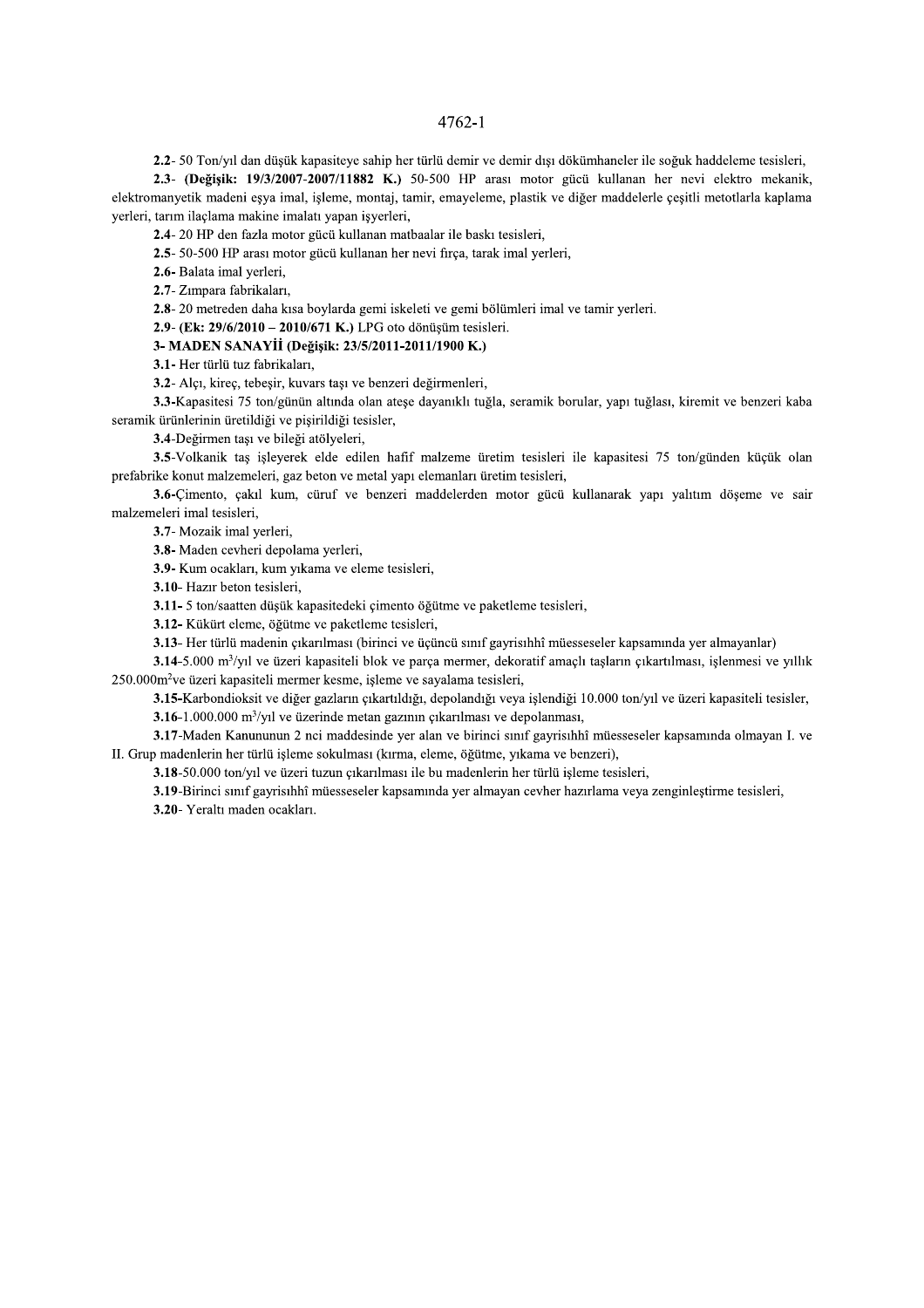### 4- KİMYA SANAYİİ

4.1 (Değişik: 19/3/2007-2007/11882 K.) Tutkal, zamk ve yapıştırıcı madde üretim tesisleri, sanayi tipi yapıştırıcı imal eden tesisler,

4.2- Her çeşit kozmetik ürünleri üretim tesisleri,

4.3- Mürekkep üretme tesisleri,

4.4-100 HP'den düsük motor gücü kapasitedeki plastik, pleksiglas, polyester gibi maddelerden esya, oyuncak, reklam levhaları, izolasyon malzemeleri ve benzerlerini yapan yerler,

4.5- Sunî inci, boncuk ve benzerleri üretim yerleri,

4.6- Melamin eşya üretim yerleri,

4.7- Tuz ruhu, çamaşır suyu ve benzeri malzemeyi mamul maddelerden sulandırarak ve ambalajlayarak satışa sunan yerler,

4.8- Çamaşır sodası ve çivit imal yerleri,

4.9- 50 HP'den az motor gücü bulunan lastik kaplama ve lastik eşya üretim tesisleri, kablo fabrikaları,

4.10- Amonyum hidroksit, potasyum hidroksit, sodyum hidroksit gibi bazik madde depolama tesisleri,

4.11- Madeni ve nebati boya, cila, vernik atölyeleri ile dolum ve paketleme yerleri,

4.12- (Değişik: 19/3/2007-2007/11882 K.) Zirai mücadele ve halk sağlığı mücadele ilaçları depoları ile paketleme ve toptan satış yerleri, haşerelere karşı insektisit, rodentisit ve mollusisit kullanarak mücadele yapmak isteyen işyeri (Özel ambalajlı ilaç miktarı 100 kg veya litre üzeri ise)

4.13- Sulfonlama yapılmayan deterjan fabrikaları ile 1 ton/günden düşük kapasiteli sabun üretim tesisleri,

4.14- Farmasotik teknolojilerin gerektirdiği fiziksel yöntemlerle mamul ilaç üreten tıbbi müstahzarat laboratuarları,

4.15- 50 HP'den düşük motor gücü bulunan kauçuk ve lastik üretim tesisleri, lastik imalat ve kaplama tesisleri ile kablo fabrikaları,

4.16- (Ek: 29/6/2010 - 2010/671 K.) Zirkon silikat, seramik sır ve seramik boyası üretim tesisleri,

4.17- (Ek: 29/6/2010 - 2010/671 K.) Varil ve IBC depo yıkama, boyama geri dönüşüm tesisleri,

4.18- (Ek: 29/6/2010 - 2010/671 K.) Havuzsuyu kimyasalları, yüzey dezenfektanları ve içme suyu dezenfektanları üretim tesisleri.

4.19- (Ek: 29/6/2010 - 2010/671 K.)75 ton/gün altında hazır sıva ve ıslak sıva üretim tesisleri,

4.20- (Ek:  $29/6/2010 - 2010/671$  K.) Zehirsiz fare yapıştırıcısı dolum tesisleri.

#### 5- PETROKİMYA SANAYİİ

5.1- 30 ton altında sıvılaştırılmış petrol gazı, sıvılaştırılmış doğal gaz ve sıkıştırılmış doğal gaz ikmal istasyonları ve tüp depolama tesisleri,

5.2- Toplam depolama kapasitesi 500 m<sup>3</sup>'ten az doğalgaz, petrokimya ve kimyasal ürün depolama tesisleri,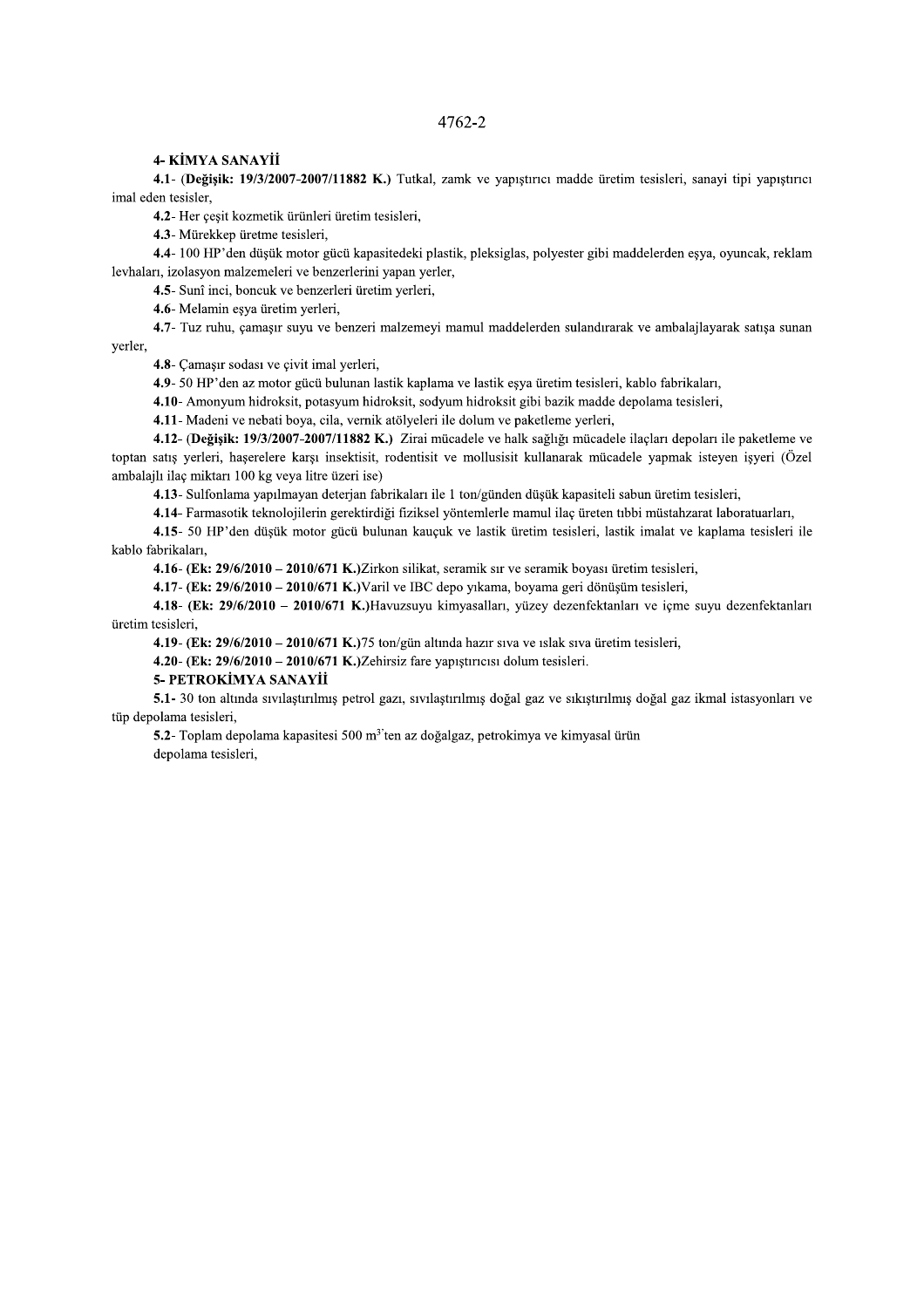5.3- (Değişik: 29/6/2010 - 2010/671 K.) Marina, akaryakıt ve/veya otogaz istasyonları ile içerisinde yanıcı ve parlayıcı madde kategorisindeki sıvıların depolanması amacıyla kullanılan en az 8 m<sup>3</sup>'ten 150 m<sup>3</sup>'e kadar depolama hacmine sahip depolama tesis ve düzenekleri,

5.4- Petrol, doğal gaz ve kimyasalları 10 kilometreden uzun ve 600 mm'den küçük çaplı borularla taşıma tesisleri,

5.5-250 kg-500 kg arasında kapasitedeki perakende sıyılastırılmış petrol gazı tüp satıs verleri.

# 6- GIDA MADDELERİ, İCKİLER, YEMLER VE TARIMSAL ÜRÜNLER SANAYİİ

 $6.1 - 1$  ton/gün -10 ton/gün arasında kapasiteli süt ve süt ürünleri üretim tesisleri,

6.2-500 ton/gün'den az olan yem ve un fabrikaları,

6.3- Kültür mantarı üretim tesisleri,

6.4- Makarna, irmik, gofret, bisküvi fabrikaları,

6.5- Çiğit fabrikaları,

6.6- Çay fabrikaları ve 500 kg/gün ve üzerindeki kapasitedeki çay paketleme tesisleri,

6.7- Mekanik olarak ve sızdırma yolu ile yağ imal yerleri hariç atölye mahiyetindeki yağ imal yerleri ile 25 ton/yıl kapasiteden büyük bitkisel ve hayvansal yağ depolama ve dolum yerleri,

6.8- Glikoz, nişasta (endüstriyel nişasta hariç), dekstrin (kola) ve emsali maddeler üretim tesisleri,

6.9- Mesrubat üretim tesisleri.

6.10- Fruko, eskimo ve dondurmayı fabrikasyon halinde üreten tesisler,

6.11- Günlük olarak 1.000 kg/gün ve üzeri seker veya şeker serbetinden sekerli maddeler üreten tesisler,

6.12- (Değişik: 19/3/2007-2007/11882 K.) Meyve, sebze işleme yerleri ile konserve ve çeltik fabrikaları, ayçiçeğini kabuğundan ayıran iç üretim tesisleri,

6.13- Meyan kökü, şerbetçiotu vb. bitkilerin işlendiği tesisler,

6.14- Ciklet fabrikaları,

6.15- (Değişik: 19/3/2007-2007/11882 K.) Günlük üretimi 1.000 kg/gün ve üzeri ekmek, sade pide ve ekmek çeşitleri üreten, asgari yüksekliği 3,5 metre ve büyükşehir belediyesi sınırları içinde en az 400 m2; büyükşehir belediyesi olmayan illerde en az 300 m2; köy, belde ve ilçe belediye sınırları içinde en az 250 m2 ve üzeri genişlikteki yerler,

6.16- Dışarıya servis yaparak günde 500 adet/kişi ve üzerinde yemek üretimi yapan tesisler,

6.17- Hayvansal yağların eritildiği tesisler,

6.18- Buz üretim tesisleri,

6.19- Fabrikasyon olarak çerez üretim tesisleri,

6.20- İcme amaclı doğal bitkilerin islendiği ve paketlendiği tesisler.

6.21- 500 kg / günden büyük kapasitedeki bal dolum ve paketleme tesisleri,

6.22- Meyve, sebze, bakliyat ve hububatı olgunlaştırma kurutma, mumlama ve ambalajlama tesisleri,

6.23- Hazır gıdaların ambalajlandığı tesisler,

6.24- Gıda katkı maddesi üreten tesisler,

6.25- Mayonez, ketçap ve salata sosu üretim tesisleri,

6.26 -Her türlü meyve suyu üretme ve paketleme tesisleri,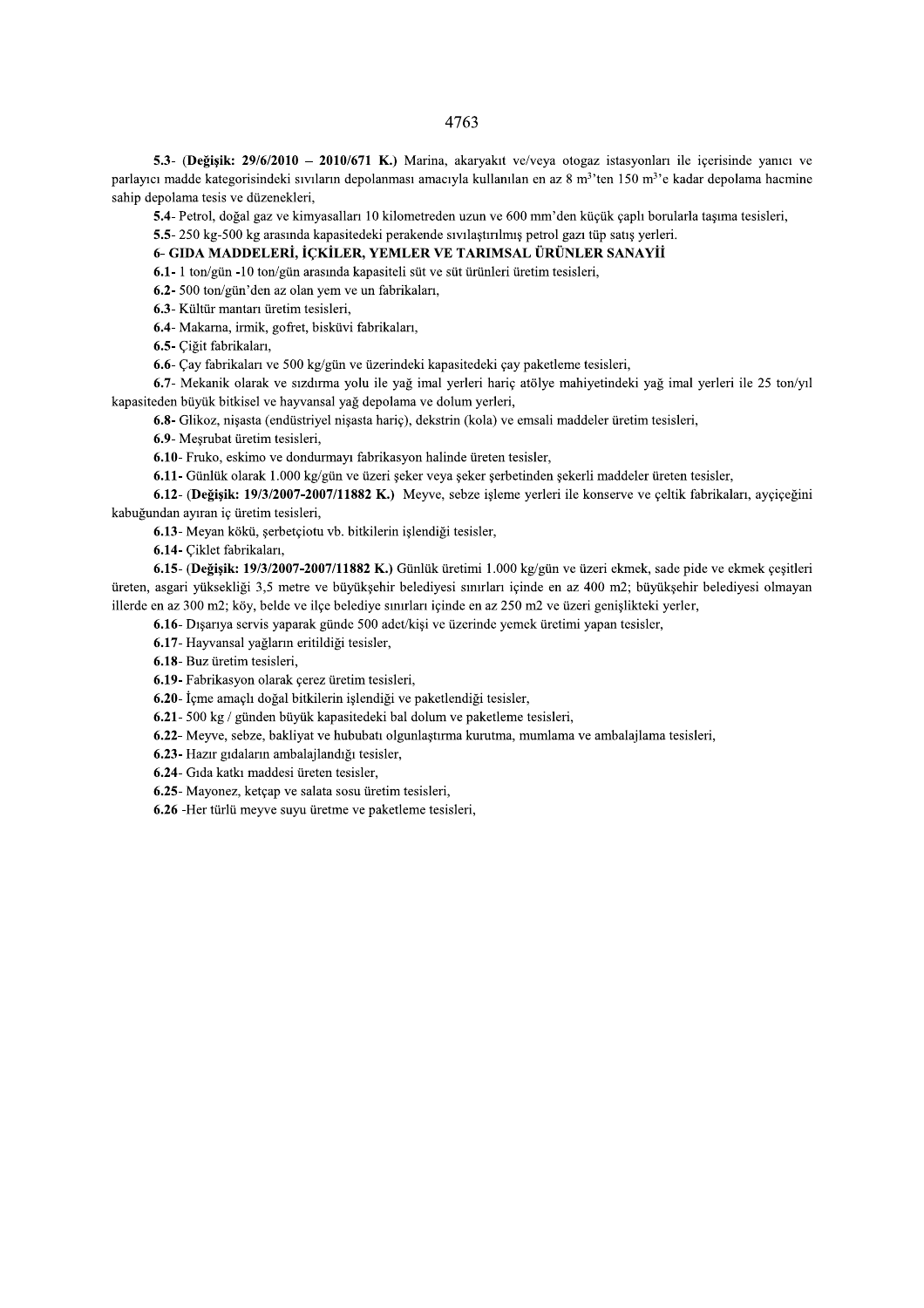6.27- 500 kg/gün ve üzerinde fermente gıda (turşu, şalgam, sirke vb.) ürünleri üreten tesisler,

6.28- Yumurtanın konserve edildiği tesisler,

6.29- Fermantasyon ile alkolü içki üreten atölye mahiyetindeki tesisler,

6.30- Dondurulmuş gıda üretim tesisleri,

6.31- Cocuk mamaları ve ek besin üretim tesisleri,

6.32- İçecek tozu üretim tesisleri,

6.33- Toz şekerden küp şeker ve pudra şekeri üretim tesisleri,

6.34- Tahin, helva, pekmez ve çikolata üretim tesisleri,

6.35- (Değişik: 29/6/2010 - 2010/671 K.) Fındık, fistik, badem, ceviz kırma ve kavurma tesisleri, 500 kg/gün ve üzeri fındık, ballı fındık, fıstık, badem, ceviz ezmesi dolum ve paketleme tesisleri,

6.36- Sakatat isleme tesisleri,

6.37-75 kg / saat ve büyük kapasitede kavurma kapasitesine sahip kahve ve kuruyemiş hazırlama tesisleri,

6.38- 10 HP ve üzeri motor gücü kullanan balık temizleme (kılçık ayıklama) tesisleri ve soğuk hava depoları,

6.39- 500 kg/gün ve üzerindeki kapasitedeki haşhaş öğütme ve ezme tesisleri,

6.40- Gida işinlama yerleri,

6.41-3 üncü sınıf kırmızı et mezbahaları.

6.42- (Ek:  $29/6/2010 - 2010/671$  K.)Hammaddeden başlayarak preform ve polietilen tereftelat (pet) imalat ünitesi bulunan içme suyu siseleme tesisleri.

# 7- ATIK MADDELERİN DEĞERLENDİRİLMESİ VE ORTADAN KALDIRILMASI İLE İLGİLİ SANAYİ

7.1- Kumaş atıkları ve eski kumaşlardan yün imal tesisleri,

7.2- Kullanılmayan et ve hayvan cesetleri yakma tesisleri,

7.3- (Değişik: 19/3/2007-2007/11882 K.) Katı atık ara transfer istasyonları, katı atık aktarma istasyonları,

7.4- Kompostlama tesisleri,

7.5- Nüfusu 50.000 ve üzeri olan yerleşim yerlerine ait atık su arıtma tesisleri,

#### 8- TEKSTİL SANAYİİ

8.1- 50-500 HP arasında motor gücü kullanan dokuma ve konfeksiyon tesisleri,

8.2- Çırçır fabrikaları,

8.3- Isitici minder üretim tesisleri,

8.4- Yün, kıl, tiftik, kuş tüyü vb. yıkama ve işleme tesisleri,

8.5- 50-500 HP arasında motor gücü kullanan işlenmiş deriden eşya imal tesisleri,

8.6-100 HP'den düşük motor gücü kullanan suni deri kürk ve muşamba imal tesisleri.

#### 9-DİĞERLERİ

9.1- Yangın söndürme tüplerine dolum yapılan yerler,

9.2-Mum ve balmumu üretim tesisleri,

9.3- Camdan süs eşyası, ayna vb. madde üreten tesisler,

9.4- Halı ve kilim dokuma ve boyama atölyeleri,

9.5-Linteks, hidrofil pamuk üretim tesisleri,

9.6-50 HP'den fazla motor gücü kullanan ağaç esya işleme ve tamir yerleri,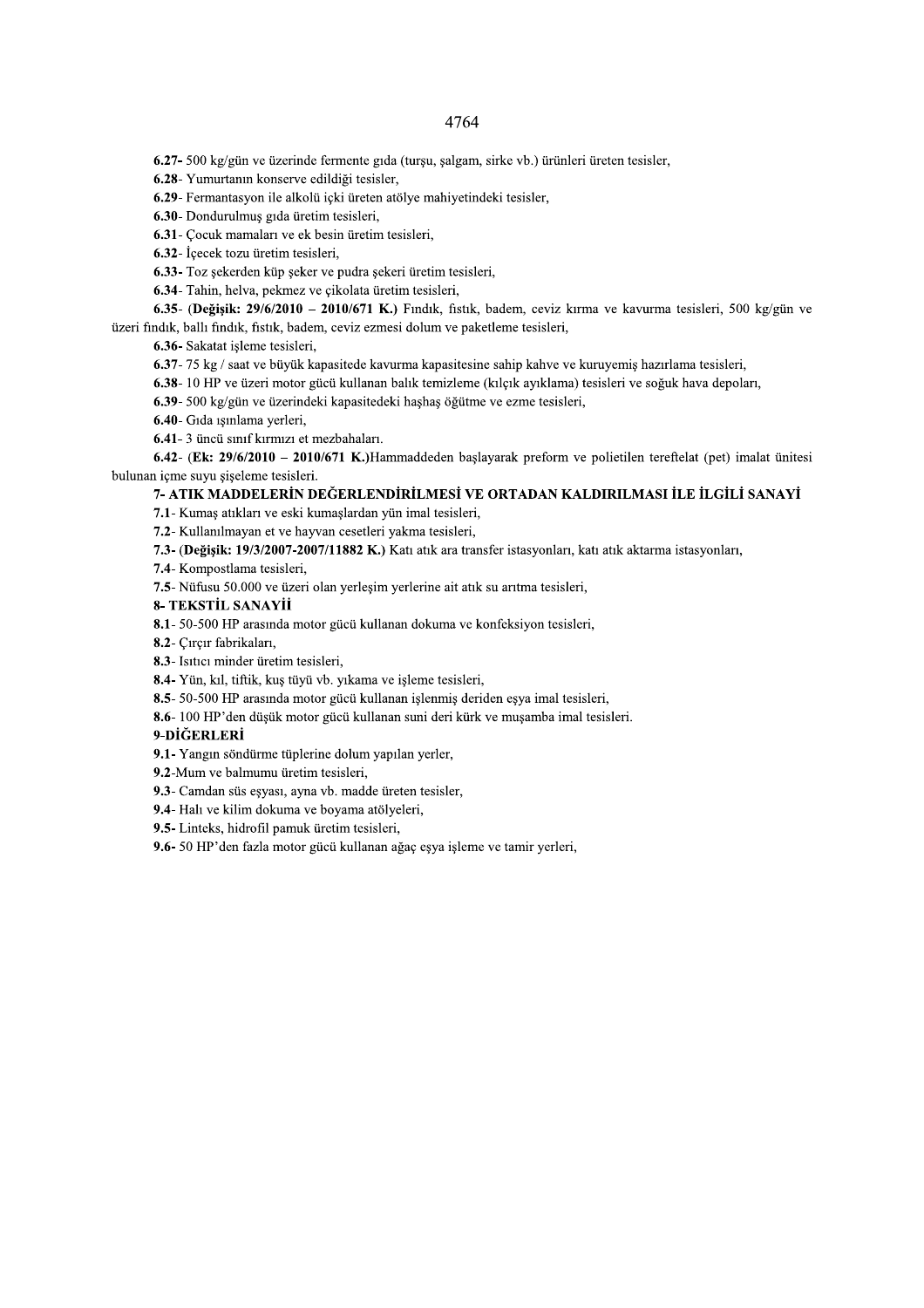9.7- Tomruk ve kereste depoları,

9.8- (Değişik: 19/3/2007-2007/11882 K.) Her nevi hurda depoları, katı atık depolama tesisleri ile evsel ve endüstriyel katı atıklardan ham ve mamul madde üretimi konusunda faaliyet gösteren işletmeler (metal, kağıt, karton, pet, plastik, cam hurda ve atıkları kaynağından karışık toplayarak biriktiren, depolandığı yerden alınarak cinslerine göre ayrıştıran ve nakliye edilebilmesi için preslenen, preslenmiş hurdaların ayrı ayrı depolanarak sonra geri kazanım firmalarına gönderen tesis),

9.9- Steril katgüt üretim tesisleri,

9.10- Herhangi bir islem yapılmayan ham deri depoları,

9.11- Bağırsak temizleme işleme yerleri ile işlenmiş bağırsaktan eşya üretim tesisleri,

9.12- Bitkisel yemler ve hazır preparatlardan karma yem üretim tesisleri,

9.13- Nakliyat, ticaret, komisyon, ithalat ve ihracat işleri ile ilgili depolar,

9.14- Bir üretim periyodunda 20.000-60.000 adet arası tavuk, 30.000-85.000 adet arası pilic veya es değeri diğer kanatlı kapasitedeki tavuk veya piliç yetiştirme tesisleri, 30 kg ve üzeri, 1.000-3.000 baş arası domuz besi çiftlikleri ve 300-900 baş arası dişi domuz üretim çiftlikleri, 500 adet ve üzeri büyükbaş ve 1.000 adet ve üzeri kapasitedeki küçükbaş kapasiteli büyükbaş ve küçükbaş besi tesisleri,

9.15- Bitkisel liflerden sicim, halat, hasır vb. üretim tesisleri,

9.16- (Değişik: 19/3/2007-2007/11882 K.) Oto bakım ve servis istasyonları; kaporta, boya, motor bakımı, elektrik, oto egzozcuları.

9.17- Düğme, fermuar, şemsiye vb. üretim tesisleri,

9.18- Kibrit fabrikaları.

9.19- Gaz maskesi üretim tesisleri,

9.20- Kurşunkalem fabrikaları,

9.21- Tütün isleme ve sigara fabrikaları,

9.22- Nüfusu 50.000 ve üzerinde olan yerleşim birimlerine ait atık su arıtma tesisleri ile istihdam kapasitesi 20.000 ve üzerinde olan ihtisas ve karma organize sanayi bölgelerine ait atık su arıtma tesisleri.

9.23- (Ek: 19/3/2007-2007/11882 K.) Organik gübre üreten isyerleri,

9.24- (Ek: 19/3/2007-2007/11882 K.) Hurda kağıt balvalama tesisleri.

9.25- (Ek: 19/3/2007-2007/11882 K.) Motorlu araç boyalarının kumlama yoluyla temizlendiği işyerleri,

9.26- (Ek: 19/3/2007-2007/11882 K.) Tuvalet kağıdı, peçete, kağıt havlu üretimi yapan tesisler.

9.27- (Ek: 29/6/2010 - 2010/671 K.) Oluklu mukavva üretim tesisleri,

9.28- (Ek: 29/6/2010 - 2010/671 K.) Alüminyum ve çeşitli folyolardan gıda, tarım ve ilaç ambalaj maddeleri üretim tesisleri.

## C) ÜCÜNCÜ SINIF GAYRİSIHHÎ MÜESSESELER

1- ENERJİ SANAYİİ

Akü tamir yerleri,

2- METALURJİ VE MAKİNE SANAYİİ

2.1- (Değisik: 19/3/2007-2007/11882 K.) 50 HP'den az motor gücü kullanan veya motor kullanmaksızın iptidai usullerle calısan her nevi elektromekanik, elektromanyetik yöntemle madeni esya imal, isleme, montaj ve tamir atölyeleri, tarım ilaçlama makine imalatı yapan isyerleri,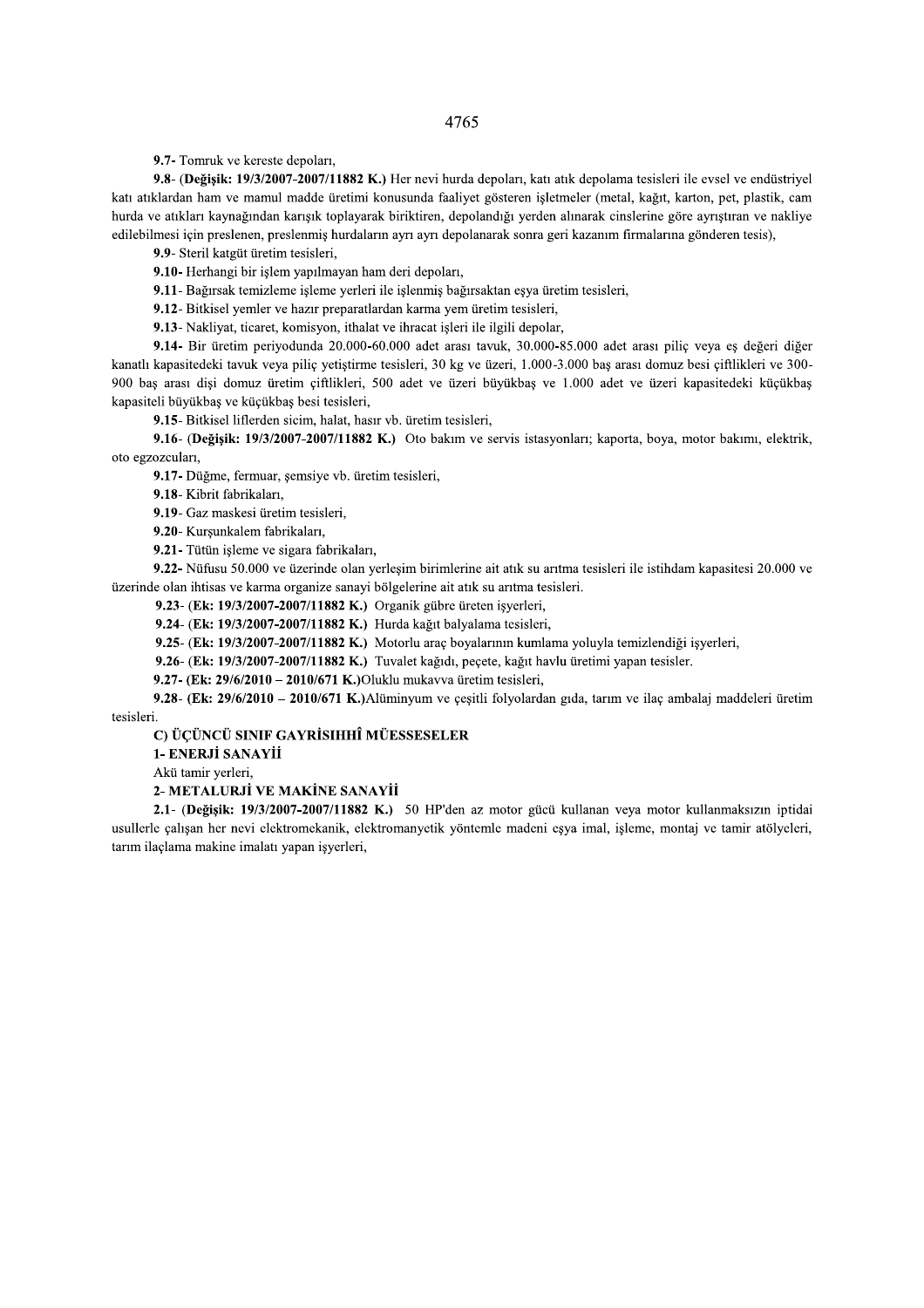2.2- Harf dökümü yapmayan ve 20 HP'den az motor gücü kullanan matbaalar ve baskı yerleri.

### 3- MADEN SANAYİİ (Değişik: 23/5/2011 – 2011/1900 K.)

3.1- İnşaat malzemeleri depo ve satış yerleri,

3.2- Sırlı, sırsız, çanak, çömlek, küp ve benzeri toprak mamulleri üretim yerleri,

3.3- Cini atölveleri.

3.4- Cakıl, kum, cüruf, cimento ve benzeri maddelerden motor gücü kullanmaksızın yapı, yalıtım, döseme ve benzeri malzeme imal yerleri,

3.5- Maden Kanununun 2 nci maddesinde yer alan V. Grup sertifikalı ve yüzeyden toplama usulüyle yapılan madencilik faaliyetleri ile buna dayalı geçicitesisler,

3.6- İkinci sınıf gayrisıhhî müesseseler kapsamında yer alan faaliyet limitlerinin altında kalan madencilik faaliyetleri.

### 4- KİMYA SANAYİİ

4.1- Saf su ve asitli su üretim yerleri,

4.2- Fotoğraf filmi renklendirme ve boyama yerleri,

4.3- Kolonya ve benzeri tuvalet malzemeleri üretim yerleri,

4.4- (Değişik: 19/3/2007-2007/11882 K.) Zirai mücadele ilaçları, insektisit, rodentisit, mollusisit ve benzeri maddelerin perakende satış yerleri, haşerelere karşı insektisit, rodentisit ve mollusisit kullanarak mücadele yapmak isteyen işyeri (Özel ambalajlı ilaç miktarı 100 kg veya litreden az ise),

4.5- Kuru temizleme yerleri,

4.6- Halk sağlığını koruma amaclı hasere ile mücadele için kurulan ticari isverleri.

5-PETROKİMYA SANAYİİ

5.1- (Değişik: 29/6/2010 – 2010/671 K.) Köy pompası ile içerisinde yanıcı ve parlayıcı madde kategorisindeki sivilarin depolanmasi amaciyla kullanılan 8 m<sup>3</sup>'e kadar depolama hacmine sahip depolama tesis ve düzenekleri,

5.2- Film halindeki plastikten naylon torba ve benzeri eşya yapan yerler,

5.3-250 kg'dan düşük kapasitedeki perakende sıvılaştırılmış petrol gazı tüp satış yerleri.

# 6- GIDA MADDELERİ, İÇKİLER, YEMLER VE TARIMSAL ÜRÜNLER SANAYİİ

6.1- Un ve bulgur değirmenleri.

6.2- Tarhana vb. imal yerleri,

6.3- Boza üretim yerleri,

6.4-1 ton / günden düşük kapasiteli süt ve süt ürünleri üretim tesisleri,

6.5- Tuz öğütme verleri.

6.6- Günlük olarak 1.000 kg'dan az şeker veya şeker şerbetinden şekerli maddeler vs. üreten yerler,

6.7- Tahil, baharat, bakliyat ve gida vb. ambalajlama yerleri,

6.8-75 kg / saat den düşük kapasitede kavurma kapasitesine sahip kahve ve kuruyemiş hazırlama yerleri,

6.9- Karbonat ve kabartma tozu üretim ve ambalajlama yerleri,

6.10- Hamur, yufka, bazlama, simit, poğaça, kadayıf, mantı, pasta, börek ve benzeri unlu mamullerin üretim yerleri,

6.11- Kapasitesi 1 ton / günden az olan dondurma imal yerleri,

6.12- Dondurma külahı üretim yerleri

6.13- 10 HP'den az motor gücü kullanan balık temizleme (kılçık ayıklama) tesisleri ve soğuk hava depoları,

6.14- Süt depolama ve soğutma yerleri,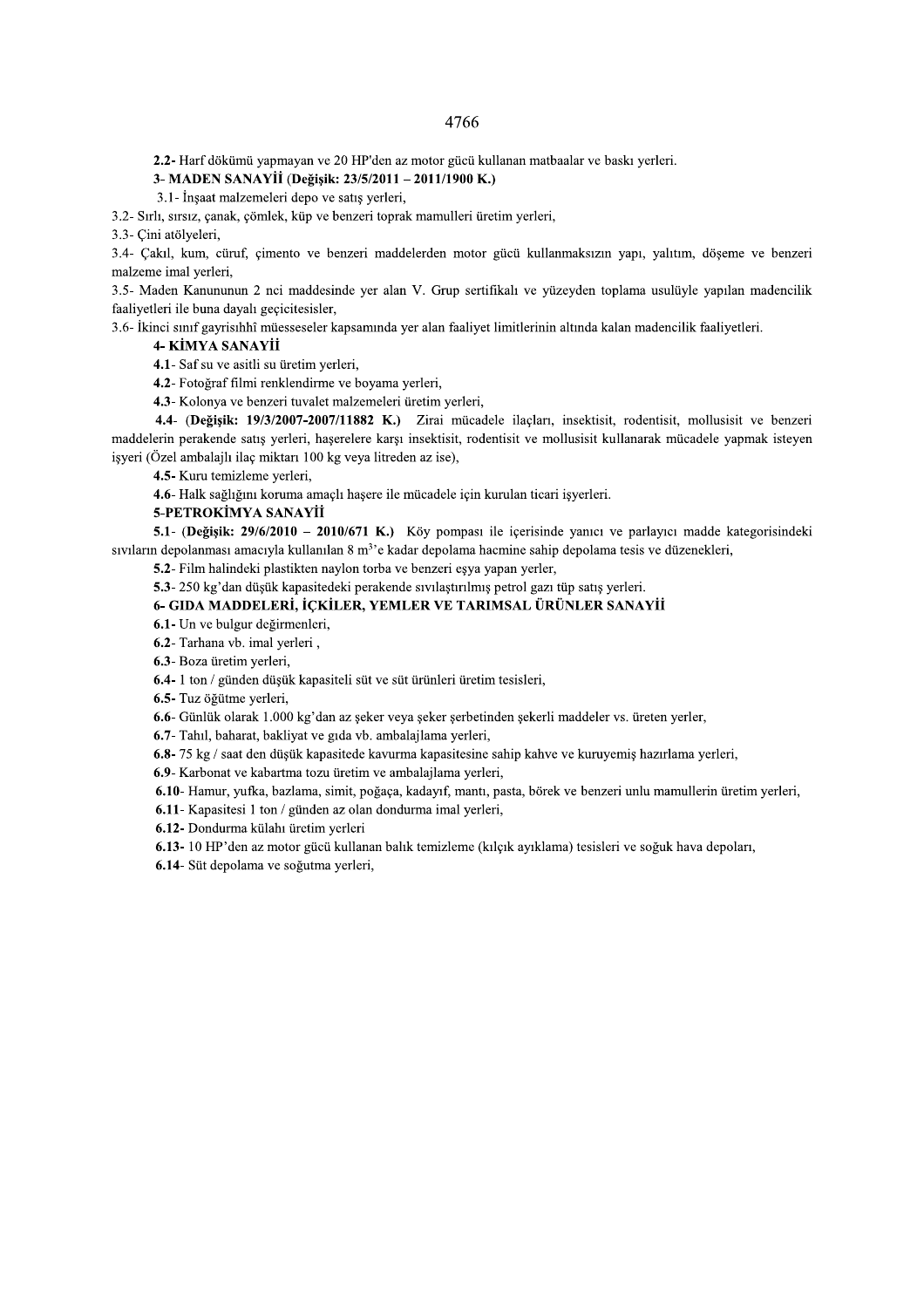6.15- Hazır preparatlardan karıştırılarak içecek yapılan yerler,

6.16- Gida katki maddesi paketleme yerleri,

6.17- Dışarıya servis yaparak günde 500 adet/kişi den az yemek üretimi yapan yerler,

6.18- (Değişik: 29/6/2010 - 2010/671 K.) Sanayi bölgeleri ile mesken amacıyla kullanılmayan müstakil binalarda kurulan süpermarket, hipermarket, grossmarket ve megamarketlerin bünyesinde, kendi müşterilerine satış yapan ve işyerinin bütünlüğünden duvar, bölme, bölüm ve benzeri sekilde ayrılmış bir sekilde üretim yapılan, elektrik enerjisi veya doğalgaz kullanılarak ekmek ve ekmek çesitleri üreten isyerleri,

6.19- (Değişik: 19/3/2007-2007/11882 K.) Günlük üretimi 1000 kg/günden az olan ekmek, sade pide ve ekmek çeşitleri üreten büyükşehir belediyesi sınırları içinde en az 250 m2, büyükşehir belediyesi olmayan illerde en az 200 m2, köy, belde ve ilçe belediye sınırları içinde en az 100 m2 olması zorunlu yerler,

6.20- Mekanik olarak ve sızdırma yolu ile yağ imal yerleri ile 25 ton/yıl kapasiteden az bitkisel ve hayvansal yağ depolama ve dolum yerleri,

6.21- Mısır çerezi üretim tesisleri,

6.22- 500 kg/gün ve altında kapasitedeki bal dolum ve paketleme tesisleri,

6.23-Yumurta paketleme yerleri,

6.24-500 kg/gün altında kapasitedeki haşhaş öğütme ve ezme tesisi,

6.25- 500 kg/gün altında kapasitedeki fermente gıda (turşu, şalgam, sirke vb.) ürünleri üreten tesisler,

6.26-500 kg/gün altında kapasitedeki çay paketleme tesisi,

6.27- Et parcalama ve mamul madde üretim tesisi.

6.28- (Ek:  $29/6/2010 - 2010/671$  K.) 500 kg/gün altındaki findik, ballı findik, fistik, badem, ceviz ezmesi dolum ve paketleme tesisleri,

6.29- (Ek: 29/6/2010 - 2010/671 K.) Cemen üretim tesisleri.

7-TEKSTİL SANAYİİ

7.1- Şapka ve keçe imal yerleri,

7.2- 50 HP'den az motor gücü kullanan dokuma ve konfeksiyon atölyeler ile işlenmiş deriden esya imal eden yerler,

7.3- Bez ve benzeri dokumava baskı vapılan verler.

7.4- İşlenmiş veya kurutulmuş deri depoları,

7.5- Mamul süngerden eşya imal yeri.

#### 8-DİĞERLERİ

8.1 - Kağıttan çesitli kırtasiye malzemesinin yapıldığı yerler.

8.2- 25 tondan az odun ve kömür bulunduran veya 5 HP gücünden az muharrik kuvvet kullanan odun ve kömür depoları,

8.3- Halı, elbise ve çamaşır yıkama ve temizleme yerleri,

8.4- 50 HP gücünden az motor gücü kullanan veya motor kullanmaksızın iptidai usullerle çalışılan her nevi ağaç eşya imal, işleme ve tamir yerleri

8.5- Tiftik, hububat, pamuk, yapağı vb. depolar,

8.6- Kuru kemik, boynuz, fildisi gibi hayvani malzemenin mekanik usul ve vasıtalarla islendiği yerler,

8.7- Peruk ve suni çiçek yapım yeri,

8.8 - Termal su kullanan hamamlar,